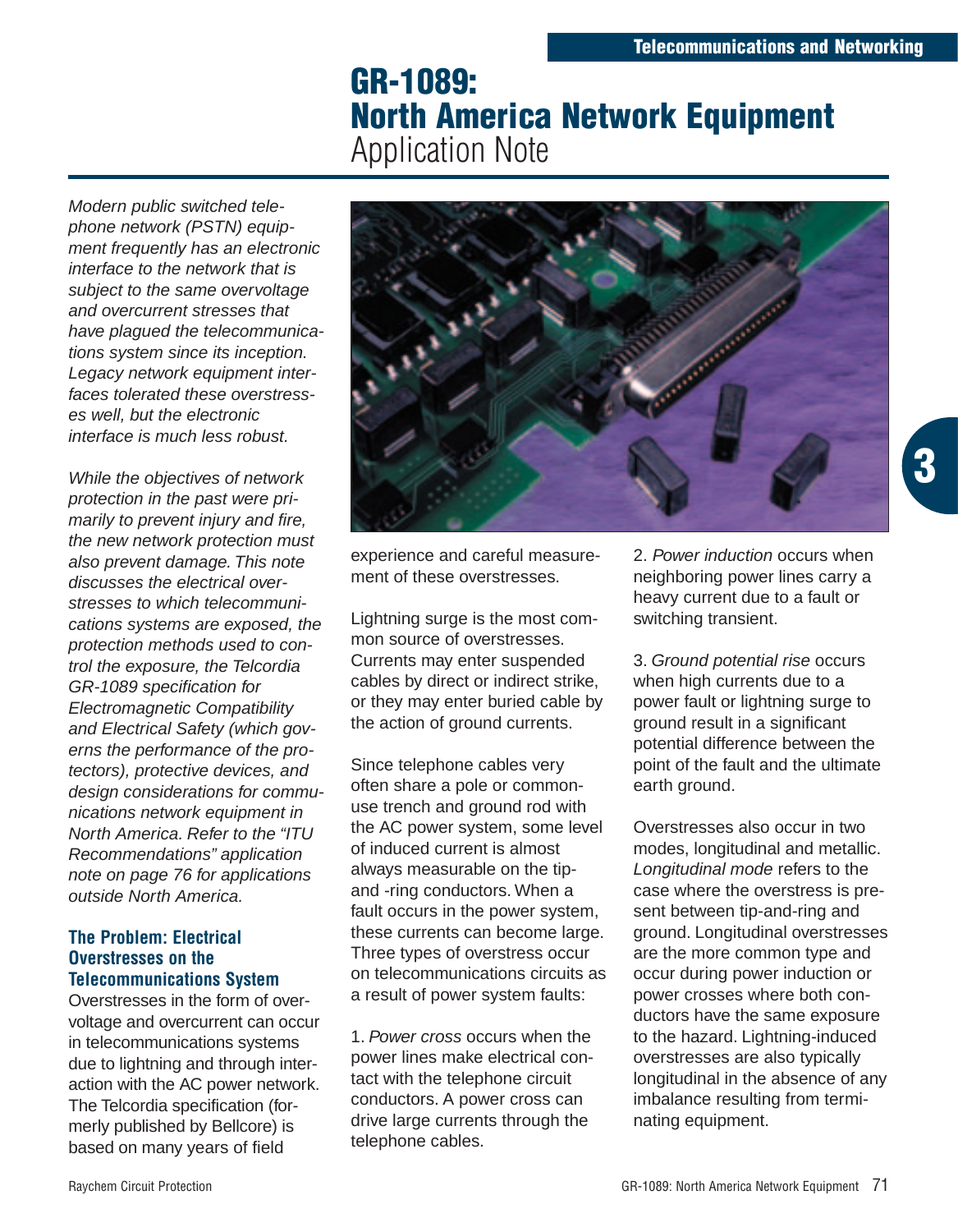#### **Figure 1. Simplified Model of Central Office End of Subscriber Loop**



Metallic mode refers to the case where the overstress is present between tip-and-ring. Metallic overstresses can also be generally due to an imbalance in the network; for example, when a protector on one side of the line conducts, but the protector on the

# **The Solution**

## **Protection Methods**

other side does not.

Line protection networks are traditionally split into primary, secondary, and sometimes tertiary components. Primary protectors have greater energy-handling capacity than secondary or tertiary protectors; however, the activation threshold for primary protection components is often less precise than for secondary protection components. Figure 1 is a simplified model of a conventional central office subscriber loop driven by an electronic interface. The figure shows the location of the various protection components.

Primary protection is the first level of protection from an overstress event occurring in the outside plant. Primary protection devices typically reside in the main distribution frame (MDF) for central office (CO) equipment, and at building entrances. Primary protection is intended to divert all overstresses above a loosely defined threshold away from the protected equipment and into a reliable earth ground. Primary protection is generally the property of the operating company, and specifications for primary protectors provide the minimum level of protection that the telephone company guarantees its customers. Primary protectors always contain overvoltage protection devices, and may contain overcurrent protection devices as well.

Secondary protection operates on the residual voltages and currents passed by the primary protection. Secondary protection

devices are usually located on the equipment to be protected and are the responsibility of the equipment manufacturer. The requirements for secondary protection are determined by standards and the customer's expectations. Secondary protection was originally intended to prevent fire and injury due to shock, but is now also tasked with preventing damage. Secondary protection usually contains both overvoltage devices and current-limiting devices. Overvoltage protection is necessary to prevent damage to the equipment and shock hazards. Current-limiting devices are necessary to prevent damage to the wiring and the overvoltage devices; they also serve to coordinate the actions of the primary and secondary overvoltage devices, since the secondary protectors usually operate at a lower threshold than the primary protectors.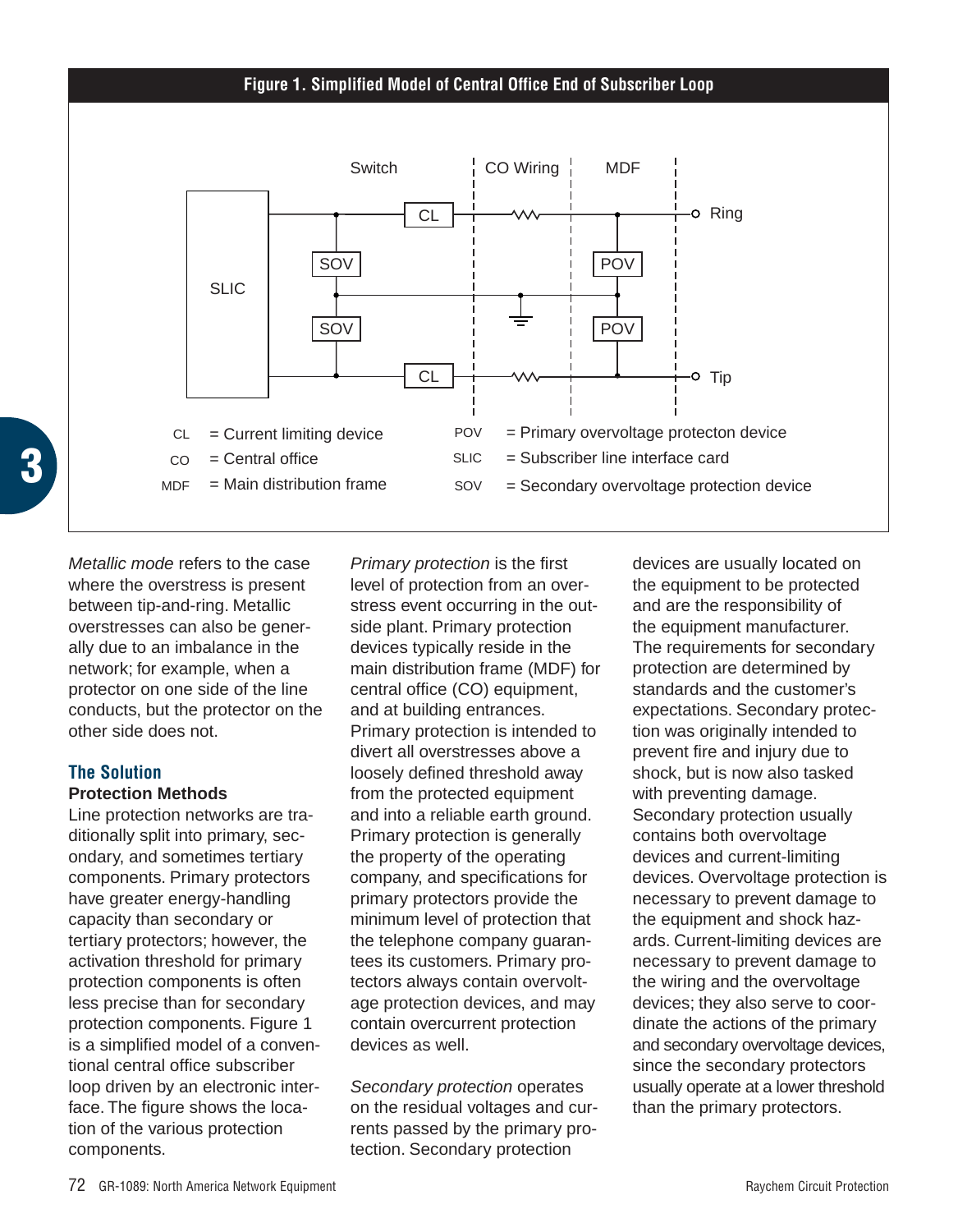| <b>Spec Type</b><br>and Level                                                                                                                                                              | Primary<br><b>Protection?</b>                              | <b>Waveform</b><br>(µ sec, open circuit)                                       | Voltage<br>(V. open circuit)                                                                 | Current<br>(A, short circuit)                                               | No.<br>Hits                               | <b>Test</b><br>Results*                        |
|--------------------------------------------------------------------------------------------------------------------------------------------------------------------------------------------|------------------------------------------------------------|--------------------------------------------------------------------------------|----------------------------------------------------------------------------------------------|-----------------------------------------------------------------------------|-------------------------------------------|------------------------------------------------|
| Lightning**                                                                                                                                                                                |                                                            |                                                                                |                                                                                              |                                                                             |                                           |                                                |
| Level 1, Surge 1<br>Level 1, Surge 2<br>Level 1, Surge 3<br>Level 1, Surge 4<br>Level 1, Surge 5                                                                                           | <b>No</b><br>No<br>No<br>No<br>No                          | 10/1000<br>10/360<br>10/1000<br>2/10<br>10/360                                 | 600<br>1,000<br>1,000<br>2,500<br>1,000                                                      | 100<br>100<br>100<br>500<br>25                                              | ±25<br>$+25$<br>±25<br>±10<br>±5          | Α<br>Α<br>А<br>Α<br>Α                          |
| Level 2, Surge 1                                                                                                                                                                           | No                                                         | 2/10                                                                           | 5,000                                                                                        | 500                                                                         | ±1                                        | B                                              |
| <b>Spec Type</b><br>and Level                                                                                                                                                              | Primary<br><b>Protection?</b>                              | <b>Volts (Vrms)</b><br>(open circuit)                                          | <b>Current (Arms)</b><br>(short circuit)                                                     | Duration<br>(seconds)                                                       | No.<br>Hits                               | Test<br>Results*                               |
| Power Induction                                                                                                                                                                            |                                                            |                                                                                |                                                                                              |                                                                             |                                           |                                                |
| Level 1, Test 1<br>Level 1, Test 2<br>Level 1. Test 3<br>Level 1, Test 4<br>Level 1, Test 6<br>Level 1, Test 7<br>Level 1, Test 8<br>Level 1, Test 9<br>Level 2, Test 3<br>Level 2, Test 4 | No<br>No<br>No<br>Yes<br>No<br>No<br>No<br>Yes<br>No<br>No | 50<br>100<br>600 max.<br>1,000<br>600<br>440<br>600<br>1000<br>600<br>600 max. | 0.33<br>0.17<br>1 (at 600V)<br>1.00<br>0.50<br>2.20<br>3.00<br>5.00<br>7.00<br>2.2 (at 600V) | $15$ min<br>$15$ min<br>30<br>$\overline{2}$<br>1.1<br>0.4<br>5<br>$15$ min | 60<br>60<br>$\overline{c}$<br>5<br>5<br>5 | Α<br>Α<br>А<br>Α<br>Α<br>Α<br>Α<br>B<br>B<br>B |
| Power Contact                                                                                                                                                                              |                                                            |                                                                                |                                                                                              |                                                                             |                                           |                                                |
| Level 2, Test 1<br>Level 2, Test 2                                                                                                                                                         | No<br>No                                                   | 120, 277<br>600                                                                | 25.00<br>60.00                                                                               | $15$ min<br>5                                                               |                                           | B<br>B                                         |

\*A = Must continue to operate after test.

B = Must not cause fire.

\*\*Additional lightning requrements with respect to protection coordination are specified in GR-1089 issue 3. These shall be effective in January 2006.

**Notes**:

 $1 =$  May apply either Surges 1, 2, 4, 5 or Surges 3, 4, 5.

2 = This test is to be done on 12 tip-and-ring pairs simultaneously.

3 = Run test at 200, 400, and 600Vrms, and just below OV protective device breakover voltage.

4 = Surge applied to tip-and-ring pair simultaneously.

# **Standards Governing PSTN Equipment: GR-1089**

Based on the best available information, Telcordia has written the GR-1089 standard to control the overstresses that can appear on PSTN. Equipment passing tests in this standard can be expected to operate satisfactorily on the PSTN, even when subjected to the overstresses discussed previously.Table 1 shows some of the GR-1089 requirements.

Note:Telcordia Technologies, formerly Bellcore, now publishes the GR-1089 and other relevant documents.

#### **Protective Devices**

Protective devices are generally classed as current-limiting or voltage-limiting. Current-limiting devices are most important in protecting the equipment from long

duration faults, during which joule heating can result in a fire hazard, or can damage thermally sensitive components. Voltage-limiting devices are intended to prevent dielectric breakdown of component or system insulation, which could cause high currents, arcing, and other potential hazards.

Current-limiting can be accomplished using a resistor, fuse, or PTC (positive temperature coefficient) device. Resistors are rarely an acceptable solution because an expensive high-power resistor is required. Specially designed fuses may be used; however, they are susceptible to nuisance tripping and must be replaced after operation. In addition, lightning robust fuses generally have a higher hold current than PTC devices, thereby letting through higher levels of fault current. The preferred solution is an active

element, such as a PTC device, which has low resistance in normal operation and high resistance in fault states.These devices are self-resetting in that they return to normal operation after the fault has cleared and the power is removed from the circuit.

Overvoltage limiters can be either foldback devices or voltage clamping devices. Foldback devices switch to a very low impedance in the presence of an overvoltage event, diverting the fault current away from the protected circuit. Clamping devices pass only the current necessary to limit the voltage to the maximum allowed. Foldback devices are typified by thyristors, surge protector devices and gas discharge tubes. Clamping devices are commonly metal oxide varistors (MOVs) and avalanche diodes.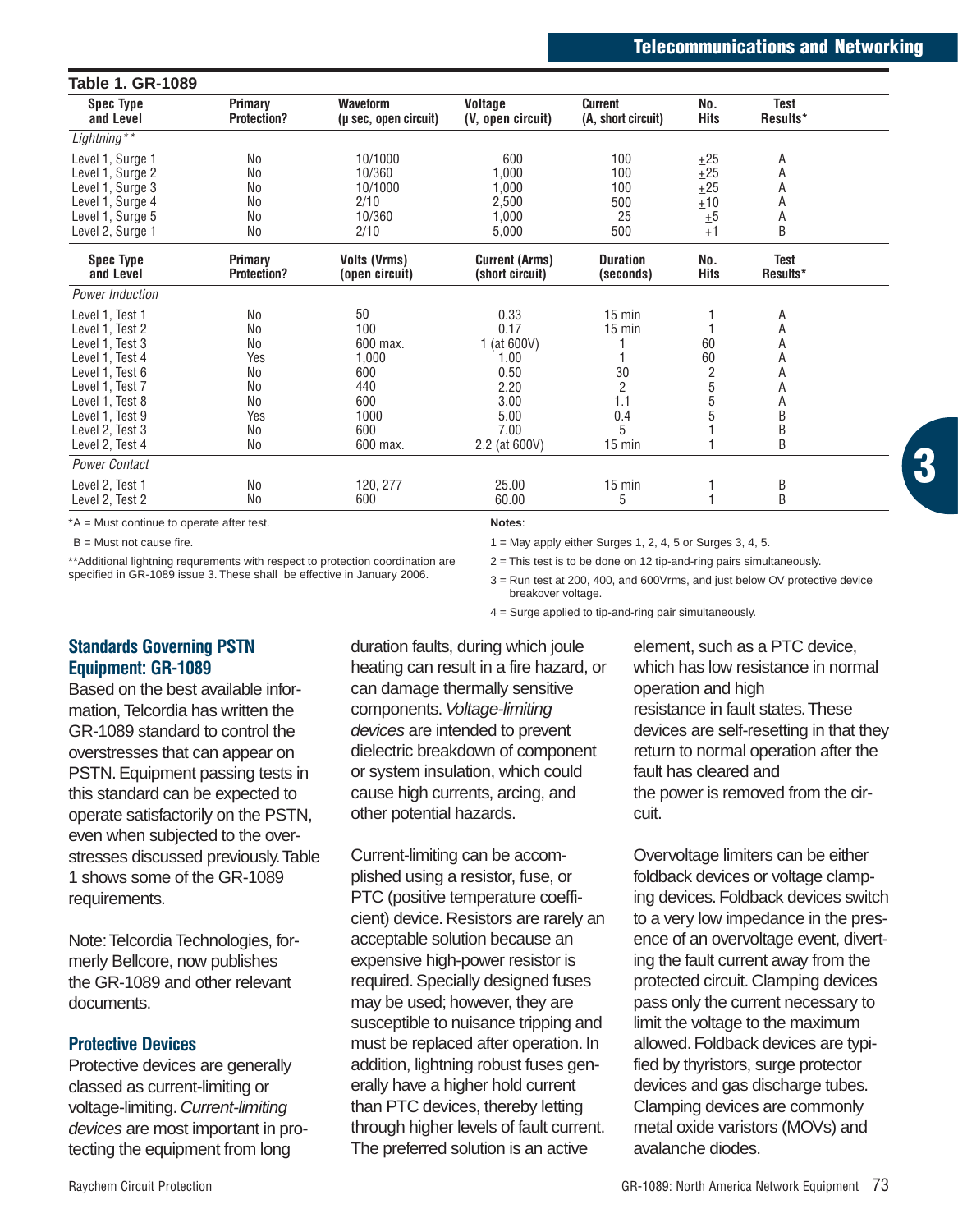# **Figure 2. Simplified Example of a Line Card Design**



# **Protection Design Example**

**3**

Figure 2 illustrates a line-card design having an electronic network interface and on-board secondary protection.The interface is provided by a SLIC (subscriber line interface circuit) chip having an automatic line-balancing feature.The line-balancing feature requires a current-sensing resistance in tip-and-ring for operation.

The secondary protection consists of a series overcurrent limiter in both the tip and ring lines and secondary overvoltagelimiting device applied tip-toground and ring-to-ground. A third overvoltage device applied tip-to-ring is recommended in this application to provide improved protection from metallic surges.

PolySwitch TR600, TS600, or TSM600 devices have been designed to assist equipment designers in meeting the power induction and power cross requirements of GR-1089. SiBar TVBxxxSC thyristors have been designed to meet the lightning

requirements of GR-1089 with no additional series impedance. The SC series thyristors are the preferred secondary overvoltage protection solution because of their high energy-handling capability, tight protection voltage specifications, low off-state power dissipation, low capacitance, and small size.

Telecom circuits can be protected by the combination of TSM600 PolySwitch devices and TVBxxxSC thyristors. No application resistance is needed  $(R<sub>opt</sub>)$  to comply with all Telcordia GR-1089 requirements.

When designing with the Poly-Switch TR600 or TS600 devices, an optional 10Ω, 2W resistor (labeled  $R_{\text{out}}$  in Figure 2) is needed if the circuit is to be subjected to the GR-1089 Level 1, Surge 3 lightning test. However, the 10 $\Omega$  resistor R<sub>opt</sub> may be omitted if the Level 1, Surge 1 and Surge 2 tests are used as allowed by the specification. If the TSM600 device is used, the circuit can be subjected to the GR1089 Level 1, Surge 3, lightning test with no additional series resistance. The current-sensing resistance is the sum of all the resistances in the feedback loop, which in this case comprises the sum of  $R_f$ , and the resistance of the TR600, TS600, or TSM600 device. A typical value for the required current-sensing resistance is 100Ω.

Assuming the nominal resistance of the TR600-160 is  $8Ω$ , the feedback resistor Rf in this example needs to be 92Ω.

Since  $R_i$ , is protected by the secondary protector, it does not need to withstand the GR-1089 lightning impulses. Instead, it needs to withstand only the <sup>2</sup>t let-through of the current-limiting device. The use of PolySwitch devices typically results in lower l<sup>2</sup>t let-through energies than when comparative fuses are used. Therefore, smaller, less expensive resistors can be used in these applications.